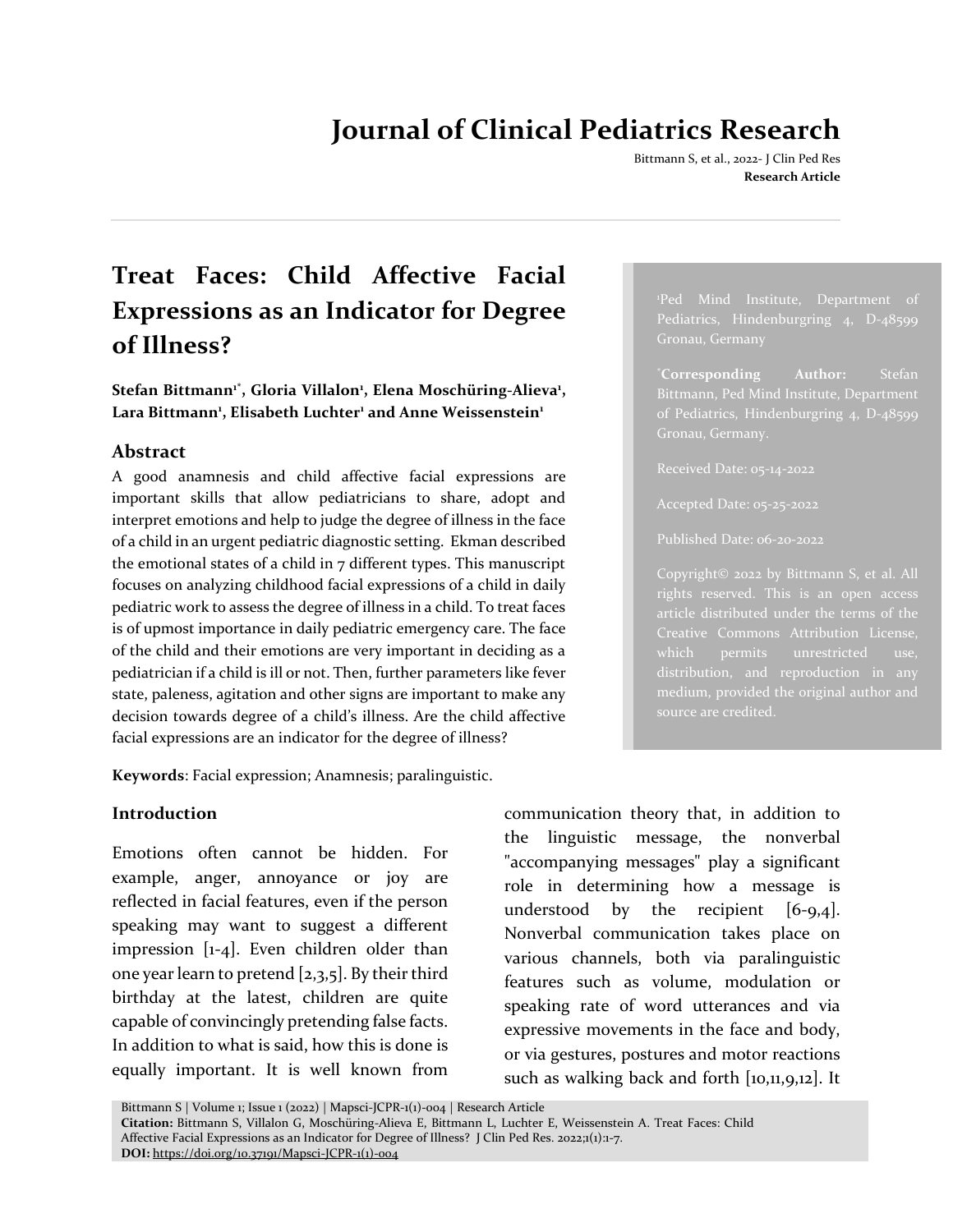is difficult, for example, to completely suppress an emotion in expressive behavior [13]. Although the choice of words may seem well controlled, the feeling shimmers through in many other ways, such as nervously sliding back and forth on a chair, fingering pens, earrings, or coffee cups, or, more covertly, the telltale rocking of a toe. Advice books often give tips on the supposed meaning of such nonverbal signs. Unfortunately, these interpretations are hardly backed by scientific evidence. How can nonverbal communication be researched in a scientifically sound manner? By first limiting oneself to one communication channel. This paper focuses on visually mediated nonverbal expressive behavior and there in particular on the expression of emotions in the face  $[2,3]$ . Second, it is necessary to have a system to adequately map expressive behavior - "words" to describe facial expressions, so to speak [1- 32]. This is no easy task in view of the diverse and dynamic facial movements, which are controlled by different muscles, which can influence each other almost without limit, and which leave different marks on young and old faces [14-17,2,4]. Child affective facial expressions (CAFEs) are useful skills for children to get in contact with their surroundings, to express emotions and adapt emotions during social interaction [18,3,4]. These important skills are diminished in ill children. The development of these facial expressions in children are not yet clearly ruled out in detail [14,15]. This study aimed to analyze facial expressions of children in the condition of illness to help pediatricians to be aware of the degree and the extent of the problem the child arrives at the pediatric department. It is well known that the age, gender and emotion subtype (sadness, anger,

joy, neutral) of the child and their surrounding at house play an important role in the development of facial expression. To produce facial emotions, it is a complex developmental process based on different factors not clearly analyzed in detail yet [8,17]. Children with stronger face-reading skills may achieve more popularity at school and do have more friends [19]. They tend to develop later better in an academically setting at university or higher degree education. In addition, experiments hint that people who are better at identifying fearful expressions are kinder and more generous [1]. From early childhood through the whole lifespan, emotional skills are essential to do a communication to other people to dive [20]. Child affective facial expressions express emotions and social motivations and therefore very important in daily social relation. Especially in childhood diseases, child affective facial expressions can help to judge the degree of illness in an ambulatory setting of a pediatric diagnostic setting. Recognizing facial expressions has been updated over years in numerous studies and it has been emphasized that many different factors can influence the interpretation of child affective facial expressions [20]. In general, one has to divide facial expression production and FE recognition. Facial expression production can be measured by two methods in general: the Facial Action Coding System (FACS-Human), developed by Gilbert et al. and published in 2021 [13]. The second and the most commonly method used in the establishment of a dataset is the judgment approach, which is based on the fact that everyone can relate a CAFE to an emotion. This method consists of presenting CAFE to a sample of judges, and the accuracy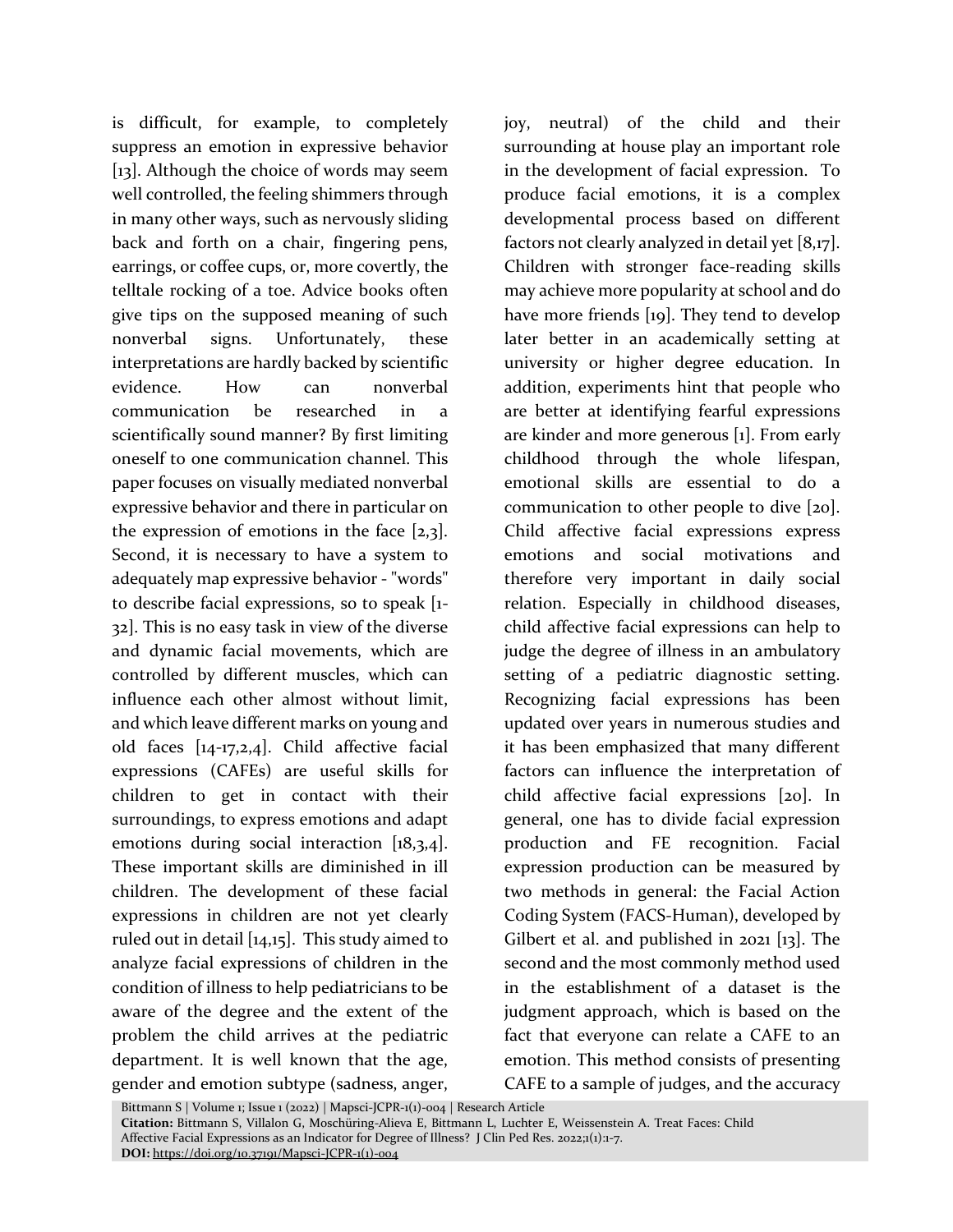of the FE is inferred thanks to their rating. Other studies try to rate the quality of the emotion, and the way to do it is not consensual. The different types of nonverbal signs of the face and body form a continuum in terms of their ability to be influenced: thus, there are emblems, nonverbal actions that have a direct verbal counterpart, illustrators, which are directly related to speech, and regulators, which regulate the back and forth of exchanges between sender and receiver. These classes of nonverbal signs are certainly more or less learned. The link between them and emotional experience is regulated by convention and random. These types of signs are therefore likely to be quite easy to influence with the will. An intermediate position with respect to volitional control is likely to be occupied by conventionalized displays of emotion, such as feigning anger through threatening gestures, which may turn out to be more or less convincing. At the other end of this continuum are adaptors, i.e.,

fragments of previously learned adaptive actions, such as self-touch, as well as facial emotional expressions, which are often not conscious and which are modulated by means of presentation rules.

#### **Anamnesis**

The anamnesis is of upmost importance. The age of the child plays an important role. Furthermore, the presence of fever state is very important to evaluate the degree of disease in a child. Each child should get a temperature measurement first of all. Paleness, sweating, apathy, failure to thrive, restlessness, peripheral coldness and touch sensitivity can be signs of infection and disease. Moreover, what the parents tell about the child is of great importance. The eyes play an important role, they show degree of disease, sadness or fear are emotional features to describe the degree of physical involvement and possible disease.

| <b>Interpretation of cafe</b> | <b>Emotional states</b> |
|-------------------------------|-------------------------|
| Sadness                       | ill                     |
| Happiness                     | not ill                 |
| Surprise                      | +/-                     |
| Anger                         | ill                     |
| Disgust                       |                         |
| Fear                          |                         |
| Neutral                       |                         |

**Table 1:** Interpretation of cafe emotional states.

### **Discussion**

A child's world is colorful and varied, full of exciting experiences and formative adventures [18,4]. The daily new impressions bring with them a wide range of emotions, which the child is usually unprepared to face  $[3,21,12,14]$ . In these moments, we are often

amazed to discover the intensity with which a child experiences emotions, and how difficult it is for us to empathize with this little being. This is by no means easy, but it is always worthwhile to take up this challenge, to find out how emotional development takes place

Bittmann S | Volume 1; Issue 1 (2022) | Mapsci-JCPR-1(1)-004 | Research Article **Citation:** Bittmann S, Villalon G, Moschüring-Alieva E, Bittmann L, Luchter E, Weissenstein A. Treat Faces: Child Affective Facial Expressions as an Indicator for Degree of Illness? J Clin Ped Res. 2022;1(1):1-7. **DOI:** [https://doi.org/10.37191/Mapsci-JCPR-1\(1\)-004](https://doi.org/10.37191/Mapsci-JCPR-1(1)-004)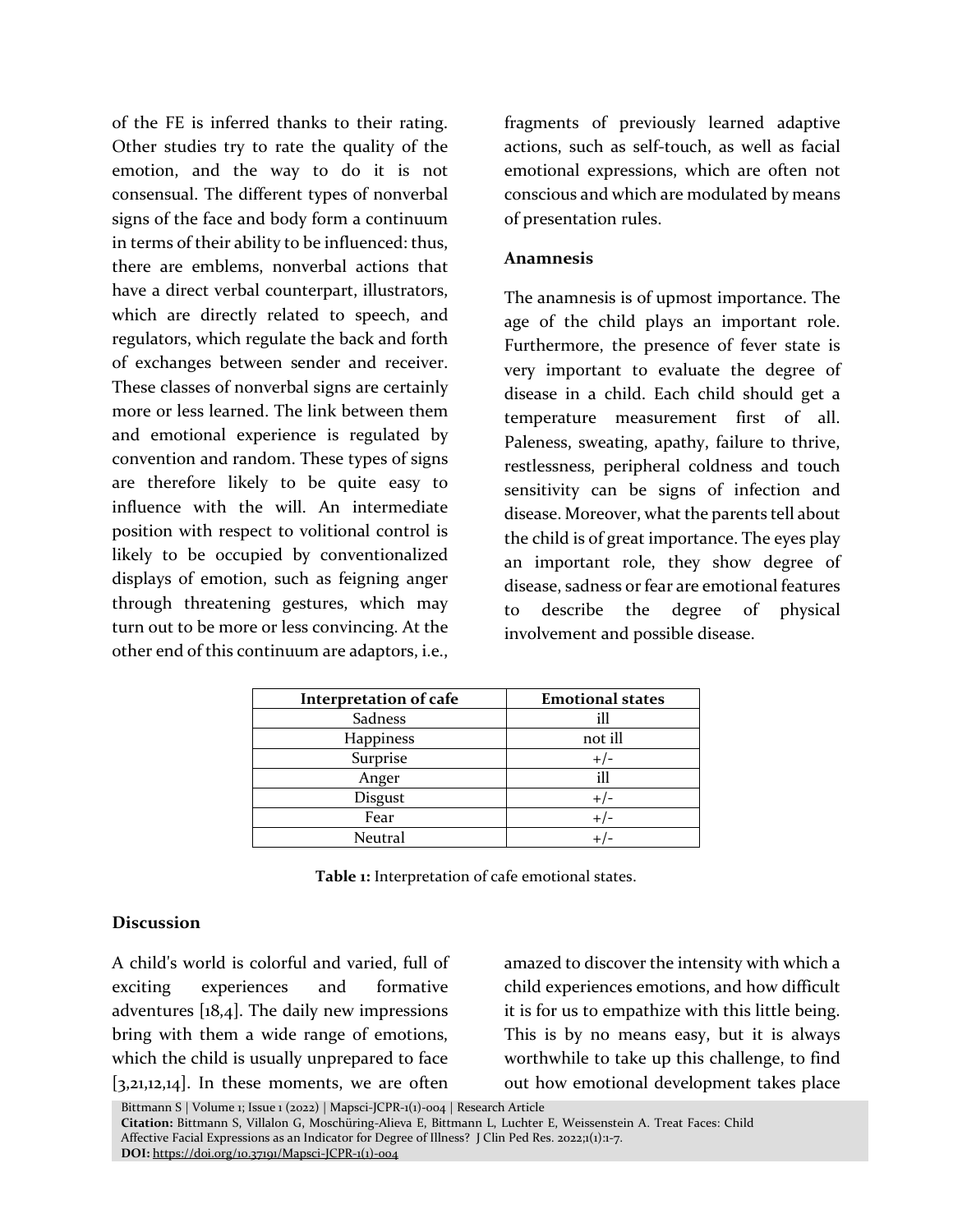in early childhood, what skills and abilities our charges are supposed to learn, and how we can support them in this process. With this knowledge, we can help children become aware of their emotions and how to deal with them, thus laying the foundation for healthy emotional relationships [6,22,7,16,23]. Everyone thinks they know what an emotion is. However, if one tries to describe the concept, the right words are missing [17]. Although emotions are felt, they are more than feelings. Emotions are composed of what is actually felt, the occasion of the feeling, the evaluation of what is experienced, the physical reaction, and the expression of the emotion  $[x_5, 22, 8, 23]$ . Thus, an emotion is a complex pattern of changes involving physical arousal, feelings, cognitive processes, and behaviors that occur in response to a situation that an individual has perceived as personally significant [23]. One emotion is joy. When we feel joy, we feel good (emotion), for example, because we have received a gift (occasion) that we like (evaluation of the experience). This then shows itself, for example, in a tingling sensation (physical reaction) and beaming smile (expression of emotion). Also, to be distinguished from emotion is mood. A mood is a longer-lasting state that does not have to follow a specific event but arises from a feeling or thought. The importance of emotions should not be underestimated. Emotions affect our lives by motivating our actions, controlling our expression of feelings, regulating interactions, and influencing our thinking. For this reason, it is important to monitor a child's emotional development from birth and to support the child in his or her developmental steps. In addition, it should not be forgotten that emotional development

is closely related to a child's cognitive, social, and language development, and therefore its influence on these should not be underestimated. The path that the child follows in the course of its emotional development begins even before birth. In the womb, a child learns (at best) what it means to feel secure and safe [19,1,24,11]. This feeling arises from the mother's behavior and emotions, which are reflected in her heartbeat and blood flow, among other things. In addition, the sounds that reach the unborn child's ear convey an impression of what is happening in its mother's life. These impressions create the basis for the child's emotional relationships with its mother and other caregivers [9,18,3]. The social bonds, in turn, affect how the child thinks, feels and acts, thus completing a recurring cycle. This shows how important positive experiences and emotions are long before birth, because they influence the child's entire development. Just as important as the mother's attitude towards her unborn child is how she deals with it after birth. The birth process is also associated with fear, which can only be regulated by a lot of attention and care. Only through this can the newborn baby find its emotional balance again [18,2]. In addition, security is the key to optimal support of the child's learning. The brain needs challenges in order to develop. However, experiences can only be seen as challenges - and not as threats -if the child is in a secure network of social and emotional relationships. This network offers him or her support and protection. Feeling safe also means building selfconfidence and learning to trust in oneself  $[14-16,8,17]$ . Giving this to the child on its way requires caution and faith in the child. Unfortunately, some parents lack this as well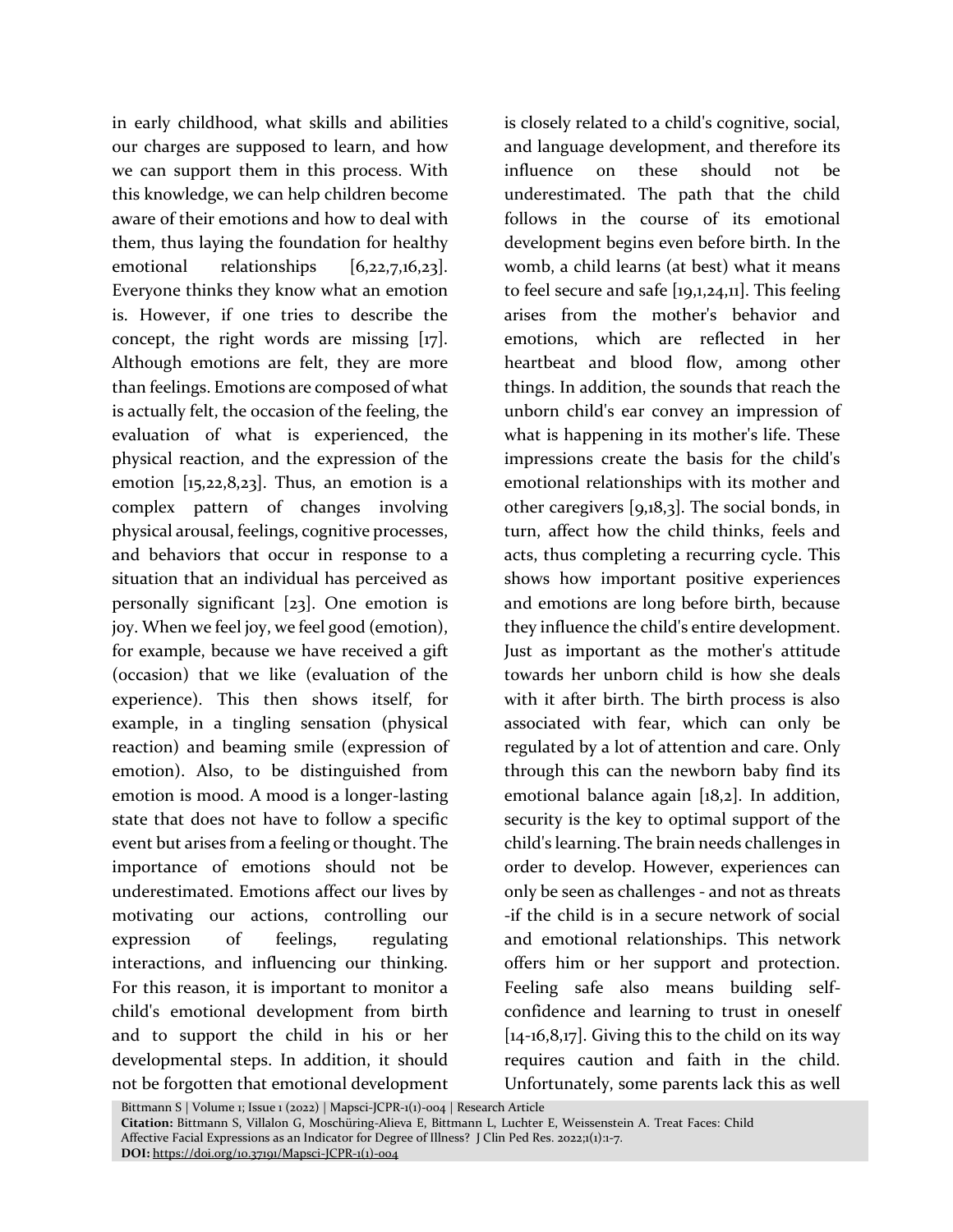as empathy and a sense of responsibility, so that they are unable to build secure bonds with their children. They then lack the role models who should help them reflect on their own actions, recognize mistakes and learn from them. In conclusion, child face emotions are the former basis for intensive research in the field of pediatrics. Pediatricians use this tool in a subconscious manner to treat children and get first impression about the degree of illness when the child attends the ambulatory pediatric department.

#### **References**

- 1. Tipples J. Recognising and reacting to angry and happy facial expressions: A diffusion model analysis. Psychol Res. 2019;83(1):37-47[. CrossRef](https://doi.org/10.1007/s00426-018-1092-6)
- 2. Porter-Vignola E, Booij L, Bossé-Chartier G, Garel P, Herba CM. Emotional facial expression recognition and depression in adolescent girls: Associations with clinical features. Psychiatry Res. 2021;298:113777. [PubMed](https://pubmed.ncbi.nlm.nih.gov/33581380/) | [CrossRef](https://doi.org/10.1016/j.psychres.2021.113777)
- 3. Al-Samman AA, Othman HA. Facial expression drawings and the full cup test: valid tools for the measurement of swelling after dental surgery. Br J Oral Maxillofac Surg. 2017;55(1):22-5[. PubMed](https://pubmed.ncbi.nlm.nih.gov/27595507/) CrossRef
- 4. Kluczniok D, Hindi Attar C, Stein J, Poppinga S, Fydrich T, Jaite C, et al. Dissociating maternal responses to sad and happy facial expressions of their own child: An fMRI study. PloS one. 2017;12(8):0182476. [PubMed](https://pubmed.ncbi.nlm.nih.gov/28806742/) | [CrossRef](https://doi.org/10.1371/journal.pone.0182476)
- 5. Wenzler S, Levine S, van Dick R, Oertel-Knöchel V, Aviezer H. Beyond pleasure and pain: Facial expression ambiguity in adults and children during intense situations. Emotion. 2016;16(6):807. [PubMed](https://pubmed.ncbi.nlm.nih.gov/27337681/) [| CrossRef](https://doi.org/10.1037/emo0000185)
- 6. Bonner MJ, Hardy KK, Willard VW, Anthony KK, Hood M, Gururangan S. Social functioning and facial expression recognition in survivors of pediatric brain tumors. J Pediatr Psychol. 2008;33(10):1142-52[. PubMed](https://pubmed.ncbi.nlm.nih.gov/18390896/) [| CrossRef](https://doi.org/10.1093/jpepsy/jsn035)
- 7. Bowyer‐Crane C, Snowling MJ, Duff FJ, Fieldsend E, Carroll JM, Miles J, et al. Improving early language and literacy skills: Differential effects of an oral language versus a phonology with reading intervention. J Child Psychol Psychiatry. 2008;49(4):422-32[. PubMed](https://pubmed.ncbi.nlm.nih.gov/17714371/) | [CrossRef](https://doi.org/10.1111/j.1469-7610.2007.01758.x)
- 8. Singh NN, Oswald DP, Lancioni GE, Ellis CR, Sage M, Ferris JR. The neuropsychology of facial identity and facial expression in children with mental retardation. Res Dev Disabil. 2005;26(1):33-40[. PubMed](https://pubmed.ncbi.nlm.nih.gov/15590235/) | [CrossRef](https://doi.org/10.1016/j.ridd.2004.02.003)
- 9. Rodger H, Lao J, Caldara R. Quantifying facial expression signal and intensity use during development. J Exp Child Psychol. 2018;174:41-59[. PubMed](https://pubmed.ncbi.nlm.nih.gov/29906651/) | [CrossRef](https://doi.org/10.1016/j.jecp.2018.05.005)
- 10. Hommer RE, Meyer A, Stoddard J, Connolly ME, Mogg K, Bradley BP, et al. Attention bias to threat faces in severe mood dysregulation. Depress Anxiety. 2014;31(7):559-65[. PubMed](https://pubmed.ncbi.nlm.nih.gov/23798350/) | [CrossRef](https://doi.org/10.1002/da.22145)
- 11. LoBue V, Baker L, Thrasher C. Through the eyes of a child: Preschoolers' identification of emotional expressions from the child affective facial expression (CAFE) set. Cogn Emot.  $2018;32(5):1122-30.$  PubMed |
- 12. Manfredonia J, Bangerter A, Manyakov NV, Ness S, Lewin D, Skalkin A, et al. Automatic recognition of posed facial expression of emotion in individuals with autism spectrum disorder. J Autism Dev Disord. 2019;49(1):279-93. [CrossRef](https://doi.org/10.1007/s10803-018-3757-9)
- 13. Gilbert M, Demarchi S, Urdapilleta I. FACSHuman, a software program for creating experimental material by modeling 3D facial expressions. Behav Res Methods. 2021;53(5):2252-72[. PubMed](https://pubmed.ncbi.nlm.nih.gov/33825127/) [| CrossRef](https://doi.org/10.3758/s13428-021-01559-9)
- 14. Dapelo MM, Hart S, Hale C, Morris R, Lynch TR, Tchanturia K. Facial expression of positive emotions in individuals with eating disorders. Psychiatry Res. 2015;230(1):70-7. [PubMed](https://pubmed.ncbi.nlm.nih.gov/26323166/) | [CrossRef](https://doi.org/10.1016/j.psychres.2015.08.019)
- 15. Whittington J, Holland T. Recognition of emotion in facial expression by people with Prader–Willi syndrome. J Intellect Disabil Res. 2011;55(1):75-84. [PubMed](https://pubmed.ncbi.nlm.nih.gov/21121995/) [| CrossRef](https://doi.org/10.1111/j.1365-2788.2010.01348.x)
- 16. Akechi H, Senju A, Kikuchi Y, Tojo Y, Osanai H, Hasegawa T. Does gaze direction modulate facial expression processing in children with autism spectrum disorder? Child Dev. 2009;80(4):1134-46. [PubMed](https://pubmed.ncbi.nlm.nih.gov/19630898/) [| CrossRef](https://doi.org/10.1111/j.1467-8624.2009.01321.x)
- 17. Simcock G, McLoughlin LT, De Regt T, Broadhouse KM, Beaudequin D, Lagopoulos J, et al. Associations between Facial Emotion Recognition and Mental Health in Early Adolescence. Int J Environ Res Public Health. 2020;17(1):330. [PubMed](https://pubmed.ncbi.nlm.nih.gov/31947739/) | [CrossRef](https://doi.org/10.3390/ijerph17010330)
- 18. Nelson NL, Russell JA. A facial expression of pax: Assessing children's "recognition" of emotion from faces. J Exp Child Psychol. 2016;141:49-64[. CrossRef](https://doi.org/10.1016/j.jecp.2015.07.016)

Bittmann S | Volume 1; Issue 1 (2022) | Mapsci-JCPR-1(1)-004 | Research Article

**Citation:** Bittmann S, Villalon G, Moschüring-Alieva E, Bittmann L, Luchter E, Weissenstein A. Treat Faces: Child Affective Facial Expressions as an Indicator for Degree of Illness? J Clin Ped Res. 2022;1(1):1-7. **DOI:** [https://doi.org/10.37191/Mapsci-JCPR-1\(1\)-004](https://doi.org/10.37191/Mapsci-JCPR-1(1)-004)